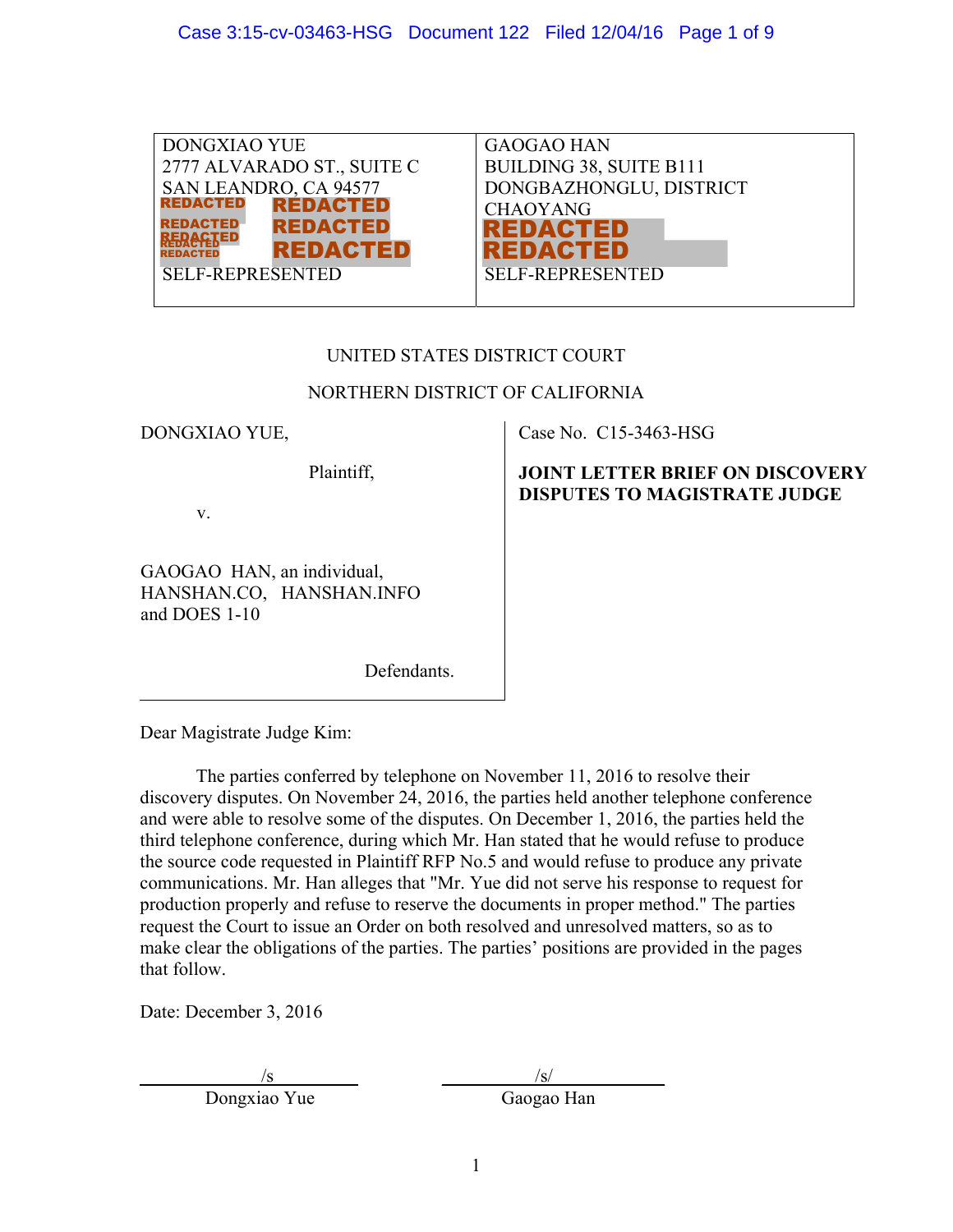### **PLAINTIFF DONGXIAO YUE'S POSITION**

## **1. Han Must Produce the Source Code He Allegedly Wrote to Replace Tube.JS**

 Plaintiff's Request for Production ("RFP") No 5 asks Han to produce "All SOURCE CODE YOU allegedly used to replace TUBE.JS." (**Exhibit 1**.) TUBE.JS is the code that Han copied from Plaintiff. Plaintiff is entitled to the discovery of the alleged source code for his claims of copyright infringement, defamation and unfair competition.

 Han's response to RFP No 5 was: "This request is vague. Defendant does not have any documents to replace TUBE.JS." (**Exhibit 2**.) After Plaintiff explained what the request sought, Mr. Han refused to produce the source code.

As alleged in the Complaint, after being caught stealing Plaintiff's Tube.JS code, Defendant Han engaged in a persistent campaign to injure Plaintiff's professional competence and career using false claims that Han replaced Plaintiff's "large pile of code" with one line of code. See Complaint ¶¶ 29-36. For instance, on November 1, 2014, Han posted that "to accomplish posting images, posting audio and video with one key, was just one line of code... This is essentially the main content of Yue Dongxiao's patent. Saying this, let's count it as defaming him!" On November 2, 2014, Han blogged: "Had Yue Dongxiao known that one line of code could solve these many problems, he wouldn't have written a large pile of code and applied for patent protection." The next day, Han wrote in another blog article: "to replace his program to achieve those functions such as pasting images, I wrote one line of code in the backend." (Complaint ¶¶ 33-34). Han admitted making these statements in his second amended answer. Although Han's alleged code appeared to be copied from elsewhere but disguised as his own, many people believed Han's false statements, and joined Han in spreading the attacks against Plaintiff's professional competence as a software developer. (Complaint ¶¶ 31, 33, 61-62.)

 To prove Plaintiff's defamation and unfair competition claim, he may have to show that Han's statements about writing one line of code to replace Plaintiff's many lines of code were false. Discovery of the code that Han used to replace Tube.JS is thus essential to the Plaintiff's defamation and unfair competition claims.

2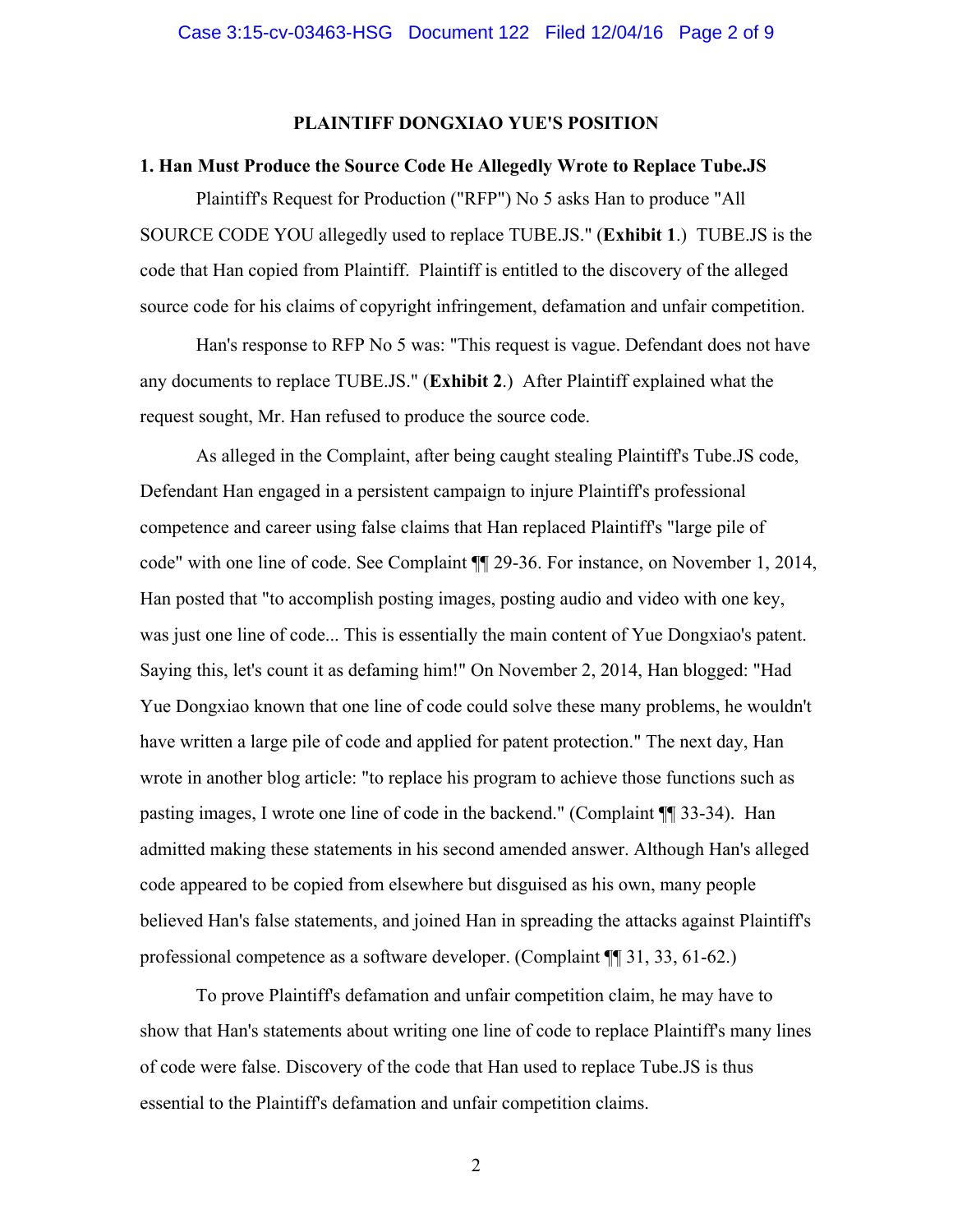### Case 3:15-cv-03463-HSG Document 122 Filed 12/04/16 Page 3 of 9

 The discovery of Han's replacement code is also necessary for Plaintiff's copyright claims. Han's response to RFP No. 6 states that he has no documents to show that he had any education, training or skill in PHP and JavaScript programming languages. (Ex. 2.) If a jury believed Han's bare assertion that he -- an unskilled layperson -- wrote one line of code to replace Plaintiff's "large pile of code", they may reach a conclusion that Plaintiff's copyrighted software and intellectual production worth next to zero.

There is nothing vague about Plaintiff's request. Han posted online that he wrote one line of code "to replace [Plaintiff''s] program to achieve those functions". (Complaint ¶ 34). In a letter of September 29, 2016, Plaintiff further explained to Han that this request seeks to discover "the SOURCE CODE [Han] claimed to have written to replace TUBE.JS."

 Moreover, Han had and still has the requested source code. As of September 3, 2016, the HANSHAN website was operating, Han, as the owner and administrator of HANSHAN, can readily produce the requested source code.

 During the November 24, 2016 telephone conference, Han told Plaintiff that he did have the code, but *producing it would hurt Plaintiff's reputation*. This is an invalid basis for not producing the code. On December 1, 2016, Mr. Han again refused to produce the code.

 Thus, the Court should order Han to produce all the source code responsive to RFP No 5, in native format with original timestamps.

# **II. Han Should Be Ordered to Produce All Responsive Documents, including Communications and Postings Related to Plaintiff's Claims**

 Plaintiff's RFP Nos. 10-18 requested Han's communications and postings related to Plaintiff's copyrights and allegations of copyright infringement. To each of these requests, Han responded that "Defendant will produce all related documents to this request", without objections. Similarly, Han did not object to RFP Nos 20-27. (Ex. 2.)

3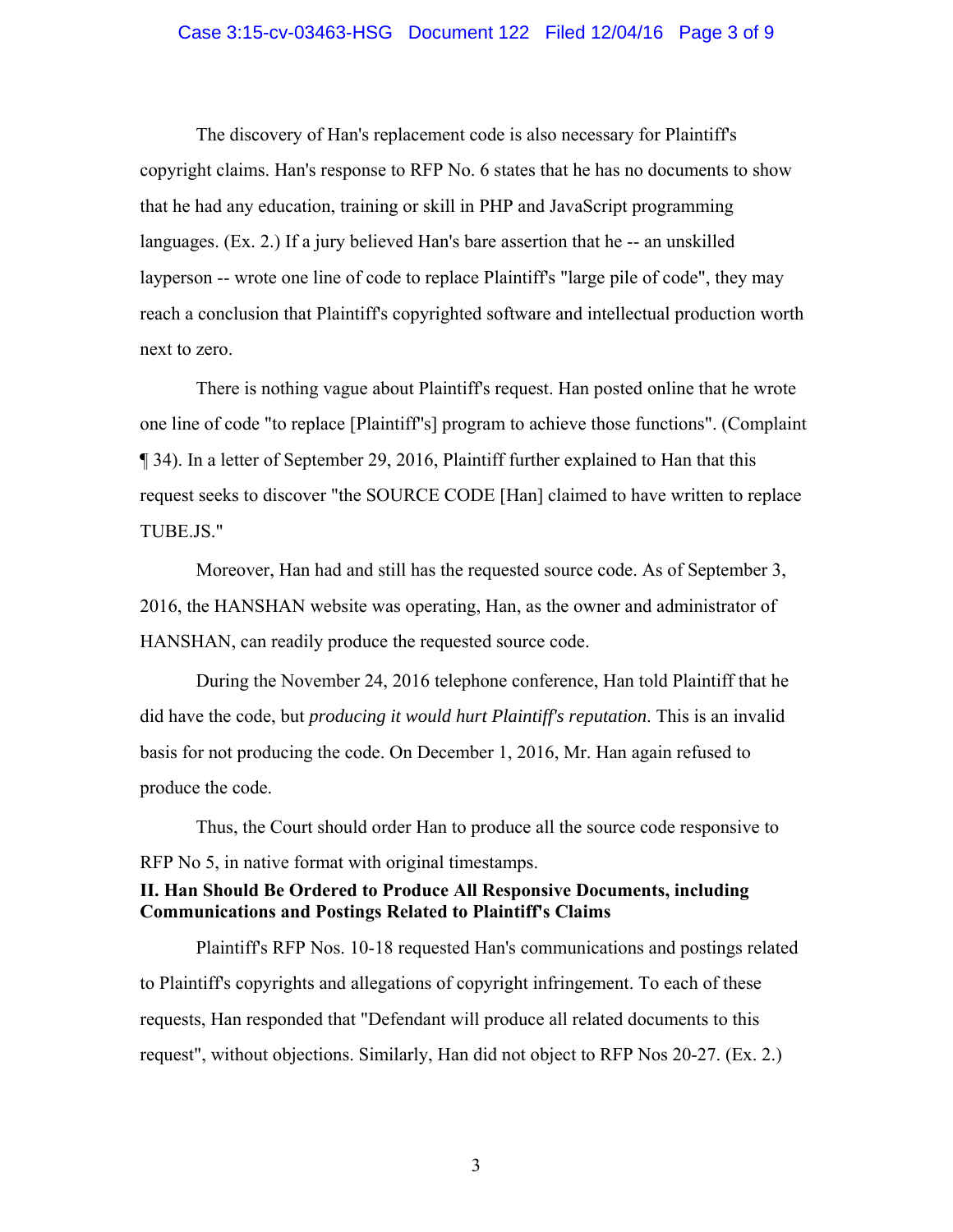### Case 3:15-cv-03463-HSG Document 122 Filed 12/04/16 Page 4 of 9

 It is known that Han exchanged emails with his service providers about the infringement. It is also known that Han had private communications with web users on HANSHAN website about the alleged infringement and Plaintiff's copyright and defamation claims. In fact, Han had previously submitted a screenshot of his email box, showing various related emails. It is further known that Han had communicated with "Domains by Proxy" to change the contact information of HANSHAN.CO. Han has full access to HANSHAN website and is able to retrieve web pages and private messages from it. He certainly can produce his emails responsive to the RFPs.

 Four months after being served the RFPs, Han has only produced four blog articles and a web page packed in an  $\text{RAR}^1$  archive (Sep 28, 2016) (Ref. Dkt. 119-1 ¶6.)

 During the November 24, 2016 telephone conference, Han agreed to produce all responsive documents by December 1, 2016. However, on December 1, 2016, Mr. Han informed Plaintiff that he will not produce his private communications. Plaintiff requests that the Court issue an Order directing Han to produce all responsive documents in compliance of Magistrate Judge Kim's standing order, including Han's private communications responsive to Plaintiff's document requests.

## **III. Han Should Be Ordered to Attend His Noticed Deposition**

 On November 6, 2016, Plaintiff served a notice on Defendant Han for his deposition on November 21, 2016. (Ex.3.) Han failed to respond to the notice.

 During the November 24, 2016 telephone conference, Han agreed to attend a deposition on December 19, 2016 by telephone, and Yue agreed to have Yue's deposition taken the next day on December 20, 2016.

## **IV. The Court Should Deem Plaintiff's first set of Requests for Admission Admitted by Han**

 On September 13, 2016, Plaintiff served his first set of Requests for Admission ("RFA") on Defendant Han. (Exhibit. 3.) On November 11, 2016, Plaintiff told Han that since he failed to timely respond to the RFAs, they are deemed admitted.

 $\overline{a}$ 

<sup>&</sup>lt;sup>1</sup> An RAR archive is similar to a ZIP archive.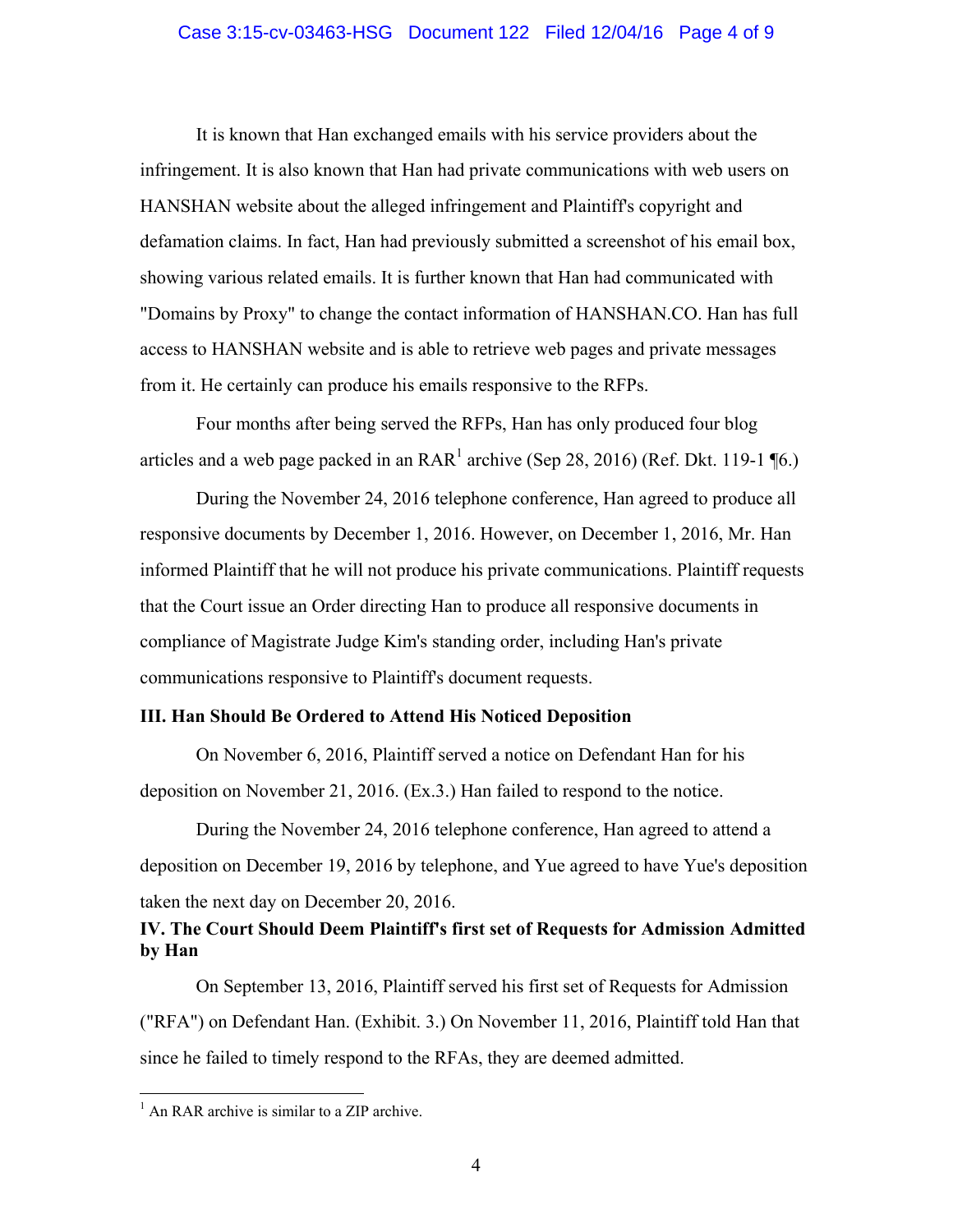On November 24, 2016, Han served his responses to the RFAs (Exhibit 4), in which Han did not admit two facts that were not subject to reasonable dispute (RFA #2) and RFA # 4). During telephone conference the same day, Plaintiff told Mr. Han that the RFAs are not subject to reasonable dispute, Plaintiff may seek costs for establishing the truthfulness in the matters that Han failed to admit. Plaintiff's position is that since Han did not timely respond to the RFAs No 1 to 5, they are deemed admitted.

## **V. Han's Incapacity to Download a file and Join 28 Email Attachments**

 On October 17, 2016, Plaintiff sent an email to Han, with a link to download a 280MB ZIP file which contained 1308 documents in PDF and native format from ZZB server. See Dkt. 119-1, Exhibit 12. The server log indicates that Han first downloaded the ZIP file at 6:43 PM of November 28 **for the first time**, with 287788834 bytes transferred. On November 29, 2016, Han emailed Plaintiff stating that he couldn't download the file. Han asked Plaintiff to split the files. Plaintiff then split the files into 28 smaller ones per Han's request, and made them available for download. Han again claimed that he could not download the files. Plaintiff then split the ZIP file into 28 smaller files, and sent them to Han in 28 emails with the files attached. Han said he couldn't open the files. Plaintiff then emailed Han brief instructions. Han again complained. Plaintiff then sent Han a four-page document showing how to assemble the 28 email attachments step-by-step.

### **PLAINTIFF'S CONCLUSION**

 Plaintiff expects the case to be tried on the merits and must have full discovery. Plaintiff respectfully requests that the Court issue an order to 1) compel Defendant Han to fully respond to RFP No.5 and produce all source code he allegedly used to replace Plaintiff's code; 2) compel Defendant Han to immediately produce all responsive documents in compliance of Judge Kim's standing order; 3) issue an Order on the parties' depositions and 4) deem the matters stated in Plaintiff's first set Requests for Admissions (Nos. 1-5) admitted by Defendant Han.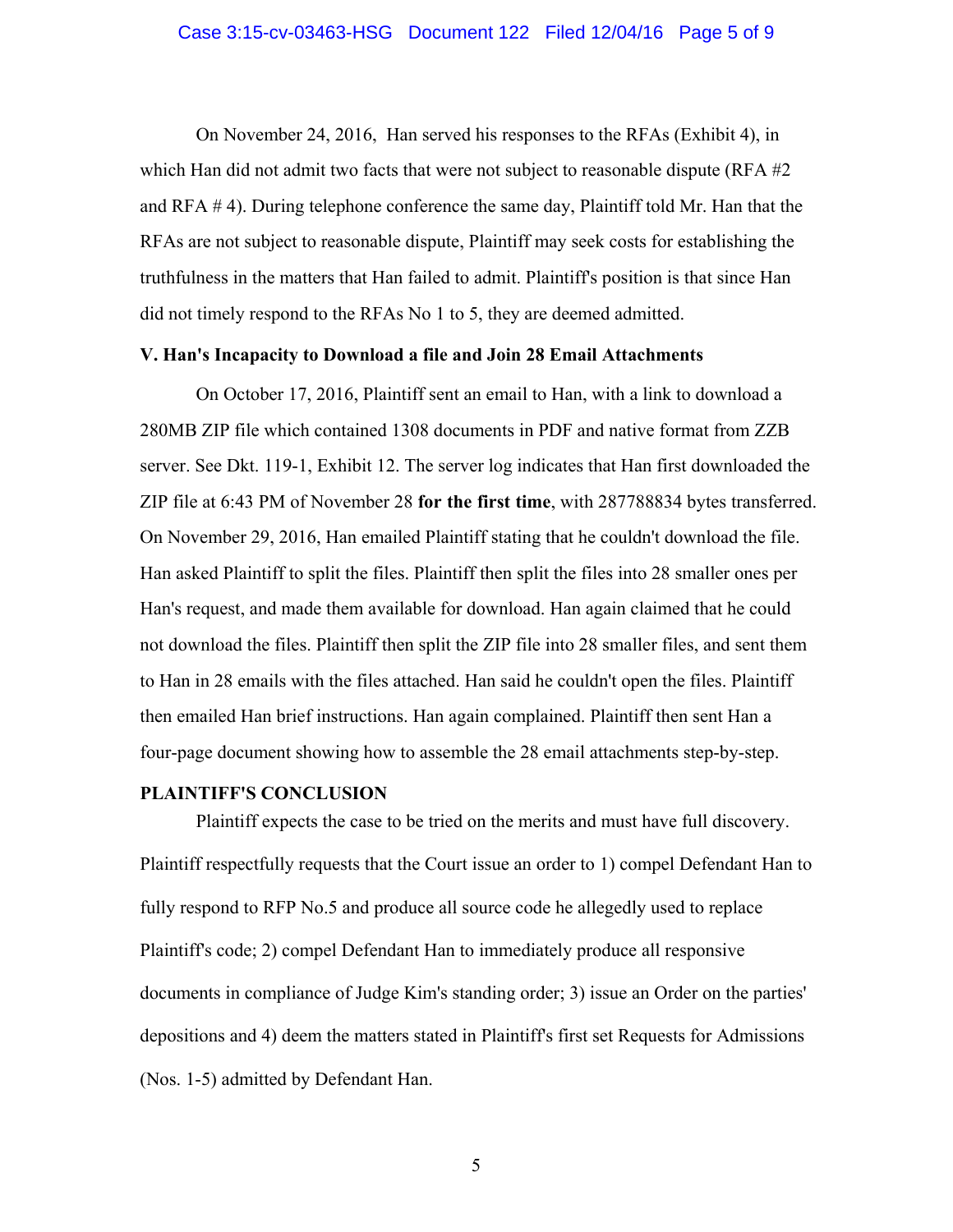## **DEFENDANT GAOGAO HAN'S POSITION**

## **A. About the Request for Productions from Han to Yue 1. Plaintiff Yue Must send the documents to Defendant effectively**

Yue sent his response for production to Han's request on October 17, 2016 with a link of zip file, but, it was not downloadable. Han asked Yue several times to resend by email in November 17, 21, 29 and December 1, Yue had refused to send through email until Dec 1., the new sent small separated zip files by email are still not readable. Han asked Yue send the documents by email in PDF format again on Dec. 1. Yue has not sent the documents with PDF format yet. Yue made technical difficulty to Han to obtain his response for production.

The court should order Plaintiff send his documents to Defendant effectively by the way

both side agree and practicable, i.e., through email in PDF format, not other means.

## **2. The court should extend extra discovery time of 2 months for Defendant to make request for admission**

Plaintiff's delay to serve his documents make Defendant has no way to finish request for

production and further for request for admission. The court should extend extra 2 months for

discovery in order for Defendant to make request for admission if the discovery continues.

## **B. About the Request for Productions from Yue to Han 1. Defendant Han Do NOT Need to Produce the Source Code Yue Requested for Production ("RFP") No 5**

## **(1). The original request is vague:**

 Plaintiff 's request question "All SOURCE CODE YOU allegedly used to replace TUBE.JS." But, "Han never said 'to replace Plaintiff's code', but 'to replace his program to achieve those functions such as posting images, I wrote one line of code in the backend.' (dkt. 102-1, Han Decl. 26)". The point is Han did not say writing any source code to replace Plaintiff's [whole] code TUBE.JS, but to replace some features of the code.

Therefore, Han "does not have any documents to replace [the whole] TUBE.JS."

## **(2). Even if Yue's request No 5 indicated that Han's one line code to replace one feature of**

## **TUBE.JS, Han still refused to produce the code by the following reasons:**

a. This kind of statement is not a defamation: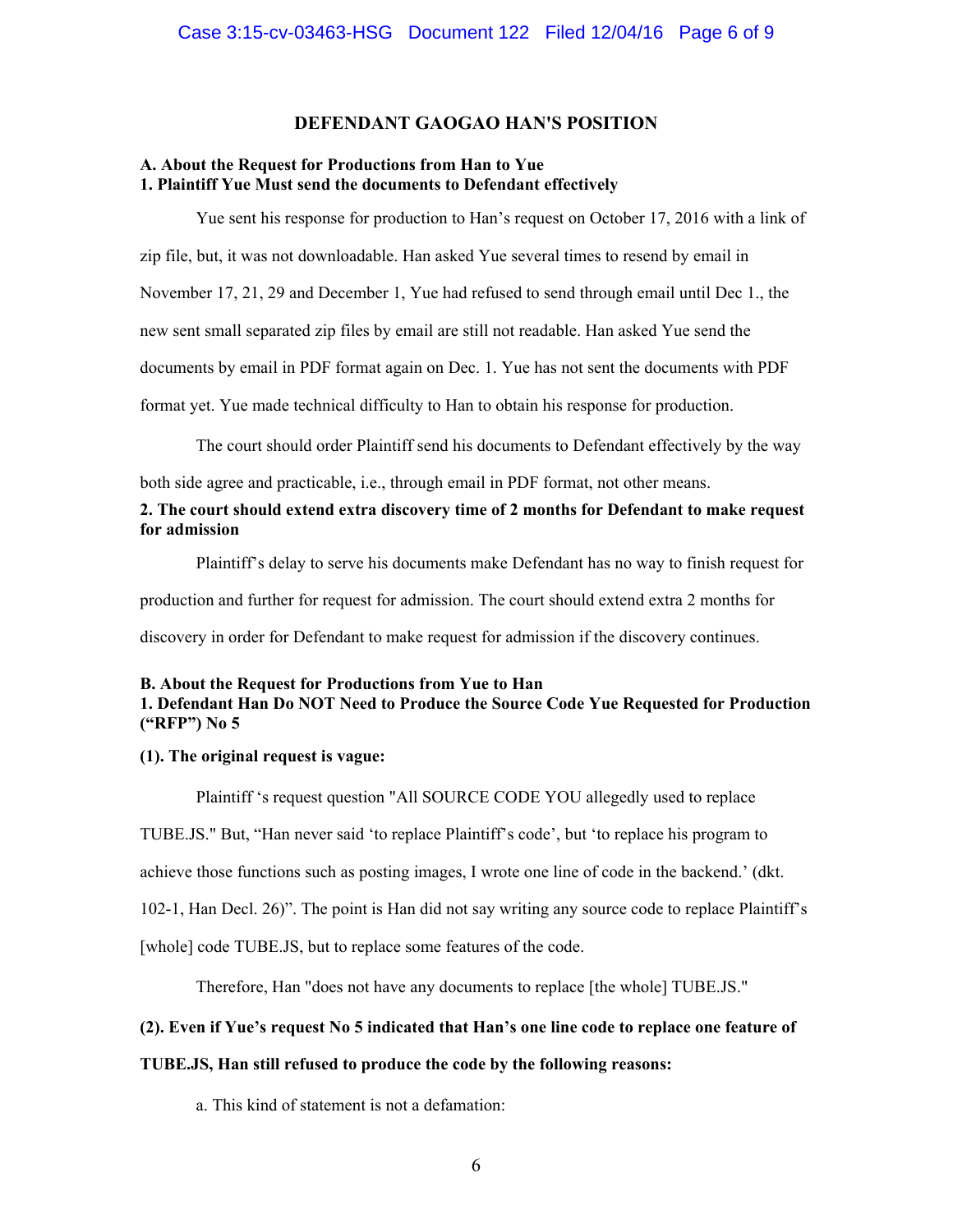### Case 3:15-cv-03463-HSG Document 122 Filed 12/04/16 Page 7 of 9

 The statement, such as "to replace his program to achieve those functions such as posting images, I wrote one line of code in the backend." (dkt. 102-1, Han Decl. 26), is not a defamation in any way. Even if the statement were not true, say, Han used several line code, instead of one line, to replace a feature of Yue's code, the statement would still not to be a defamation.

 Therefore, Yue has no reason to request Defendant to produce the source code to support or prove a statement is true, while the statement is not a defamation in anyway.

 b. The source code is back end code, it is **confidential** and should be protected for its copyright.

 In fact, Han did write one line code to replace one feature of some features of Yue's code. The statement, "to replace his program to achieve those functions such as posting images, I wrote one line of code in the backend." (dkt. 102-1, Han Decl. 26), is true.

 The code is back end code, that is protected for its copyright (although not registered) by the technology of back end that "no one can see it". It is **confidential**. Yue has no reason to request the source code to prove a so-called defamation (but not in fact).

 The only reason for Yue to request this code is to know the secret of Han's technology through the discovery, which is an unfair competition. The court should deny Yue's request.

c. Plaintiff's point to request the source code does NOT hold. Plaintiff stated:

The discovery of Han's replacement code is also necessary for Plaintiff's copyright claims. Han's response to RFP No. 6 states that he has no documents to show that he had any education, training or skill in PHP and JavaScript programming languages. (Ex. 2.) If a jury believed Han's bare assertion that he - an unskilled layperson -- wrote one line of code to replace Plaintiff's "large pile of code", they may reach a conclusion that Plaintiff's copyrighted software and intellectual production worth next to zero.

 Plaintiff does not believe Defendant writing one line code to replace one feature of his code by "large pile of code", which is not the reason to request defendant to produce the source code to prove the fact.

 Actually, it is true that Defendant "has no documents to show that he had any education, training or skill in PHP and JavaScript programming languages." Han did have no education and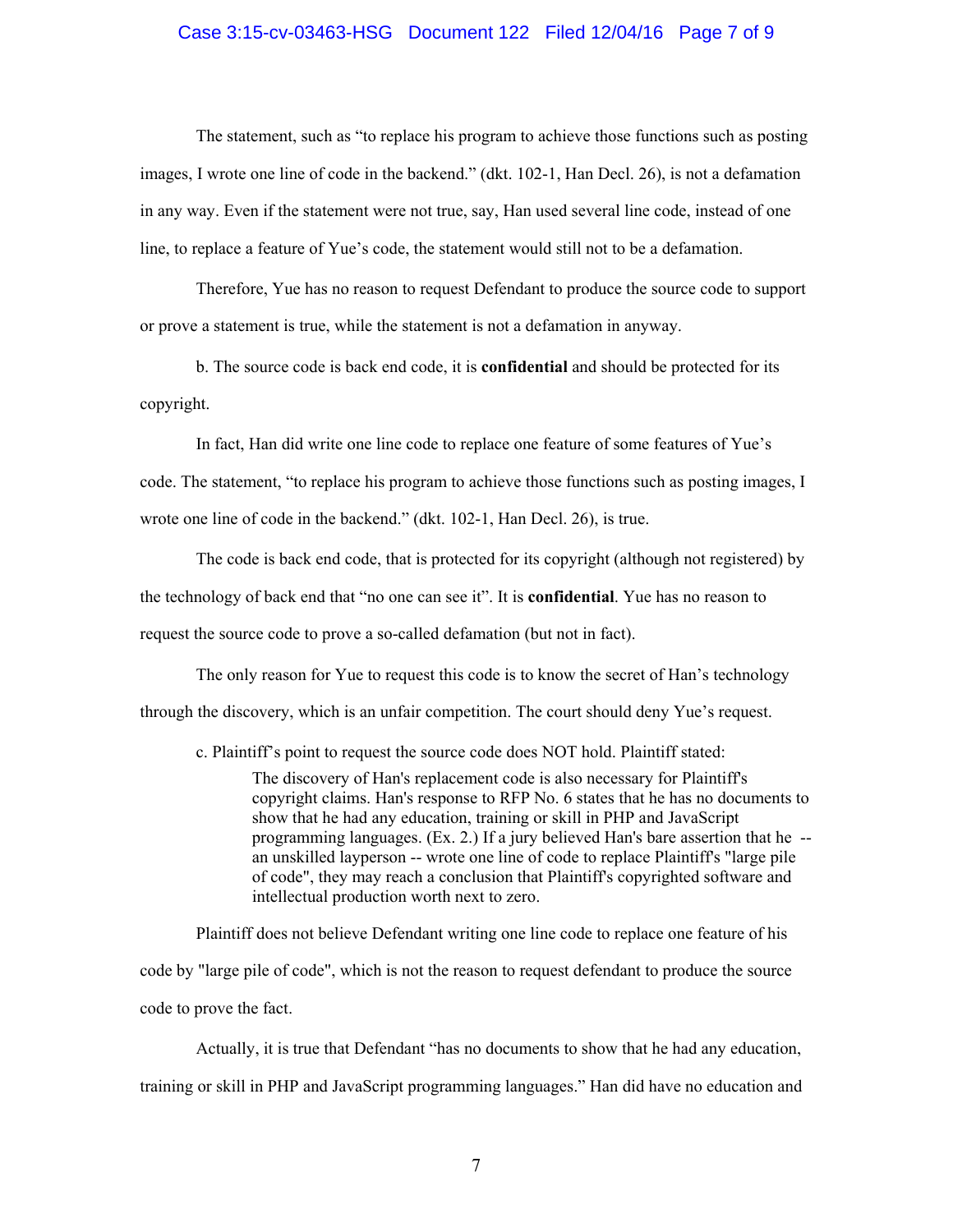### Case 3:15-cv-03463-HSG Document 122 Filed 12/04/16 Page 8 of 9

training in PHP and JavaScript, but it is not necessary no skill in PHP even without document supported. If a jury did not believed Defendant without any education and training in PHP could write one line code to replace Plaintiff's "large pile of code", he/she would not believe Defendant without any education and training and even basic knowledge in LAW before could write all defense motions in this law case without hiring a lawyer. Actually, one could not be an expert in one field, but still could do some small thing in that field without education or training.

 d. Defendant's point NOT to request the source code does HOLD. Plaintiff stated: During the November 24, 2016 telephone conference, Han told Plaintiff that he did have the code, but producing it would hurt Plaintiff's reputation. This is an invalid basis for not producing the code.

 It may not be a good reason for Defendant not to produce the code, but it is a good reason for Plaintiff not to request the code. The one line code (to replace one feature of some features of Plaintiff's code, such as posting image) is a fact. If the court did order that Defendant must produce the code, Plaintiff would see how simple the one line code IS. Furthermore, after two years, Plaintiff still cannot realize the one line code technology by himself, which would just show that the part of Plaintiff's complaint 35 (defamation), the Defendant's statement in subjunctive mood, "Defendant Han further stated that without his teaching, Plaintiff would not have known the core technology of HANSHAN" is just a fact, the defamation allege INDEED does not hold.

Thus, the court should Not order Han to produce the source code responsive to RFP No 5.

### **2. Han Should NOT Be Ordered to Produce PRIVATE Communications**

 The private communication is PRIVATE and confidential. As a web administrator, I cannot release the information by myself. And, furthermore, due to the communications are only the web users' concerns about the event, they are not related to the law suit. The only reason for Yue to request this is to damage Han's reputation in the web, which is an unfair competition.

 To protect the privacy of other web users and free speech, the court should NOT order Defendant to produce the private communications in the discovery.

8